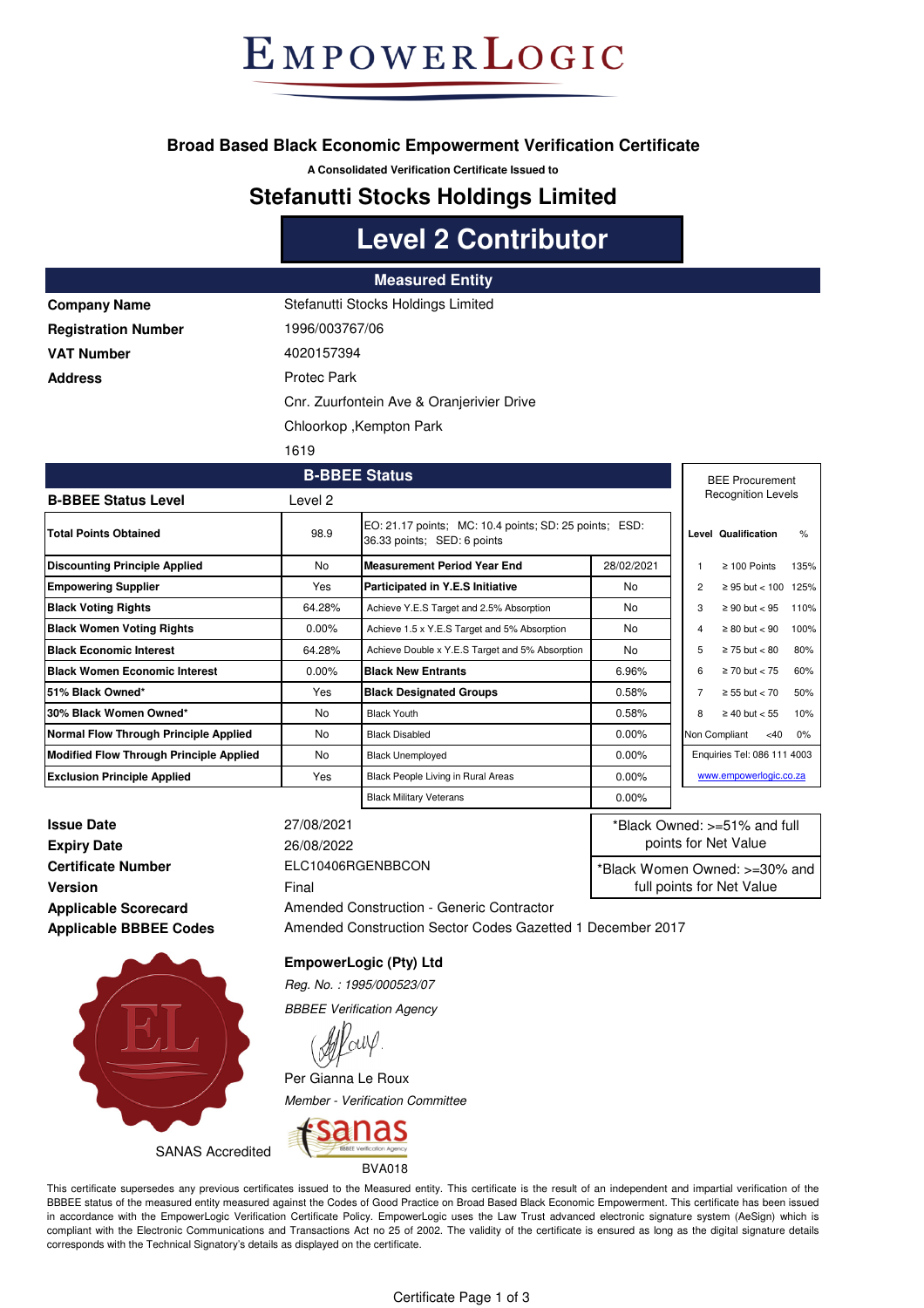# EMPOWERLOGIC

### **Broad Based Black Economic Empowerment Verification Certificate**

#### **A Consolidated Verification Certificate issued to Stefanutti Stocks Holdings Limited**

Certificate Number: ELC10406RGENBBCON

### **BBBEE Status: Level 2 Contributor**

Empowering Supplier

## Entities Included in the Consolidated Verification Certificate

| <b>Company Name</b>                                                   | <b>Registration Number</b> | <b>VAT Number</b> |
|-----------------------------------------------------------------------|----------------------------|-------------------|
| Stefanutti Stocks Building, including the following divisions         | 2003/022221/07             | 4050211079        |
| <b>Building KZN</b>                                                   | 2003/022221/07             | 4490254242        |
| <b>Building Eastern Cape</b>                                          | 2003/022221/07             | 4710239213        |
| <b>Building Gauteng</b>                                               | 2003/022221/07             | 4010211698        |
| <b>Building Housing</b>                                               | 2003/022221/07             | 4520254246        |
| <b>Building Division</b>                                              | 2003/022221/07             | 4280278385        |
| <b>Building Support Services</b>                                      | 2003/022221/07             | 4050211079        |
|                                                                       |                            |                   |
| <b>Stefanutti Stocks Stocks Construction and Mining Business Unit</b> | 2003/022221/07             | N/A               |
| Stefanutti Stocks Civils                                              | 2003/022221/07             | 4650254248        |
| Stefanutti Stocks Geotechnical                                        | 2003/022221/07             | 4550254249        |
| Stefanutti Stocks Mining Services                                     | 2003/022221/07             | 4570254245        |
| Stefanutti Stocks Roads & Earthworks                                  | 2003/022221/07             | 4480254244        |
|                                                                       |                            |                   |
|                                                                       |                            |                   |
|                                                                       |                            |                   |

#### **EmpowerLogic (Pty) Ltd**

*Reg. No. : 1995/000523/07*

*BBBEE Verification Agency*

Per Gianna Le Roux **SANAS** Accredited *Member - Verification Committee* BVA018



This certificate supersedes any previous certificates issued to the Measured entity. This certificate is the result of an independent and impartial verification of the BBBEE status of the measured entity measured against the Codes of Good Practice on Broad Based Black Economic Empowerment. This certificate has been issued in accordance with the EmpowerLogic Verification Certificate Policy. EmpowerLogic uses the Law Trust advanced electronic signature system (AeSign) which is compliant with the Electronic Communications and Transactions Act no 25 of 2002. The validity of the certificate is ensured as long as the digital signature details corresponds with the Technical Signatory's details as displayed on the certificate.